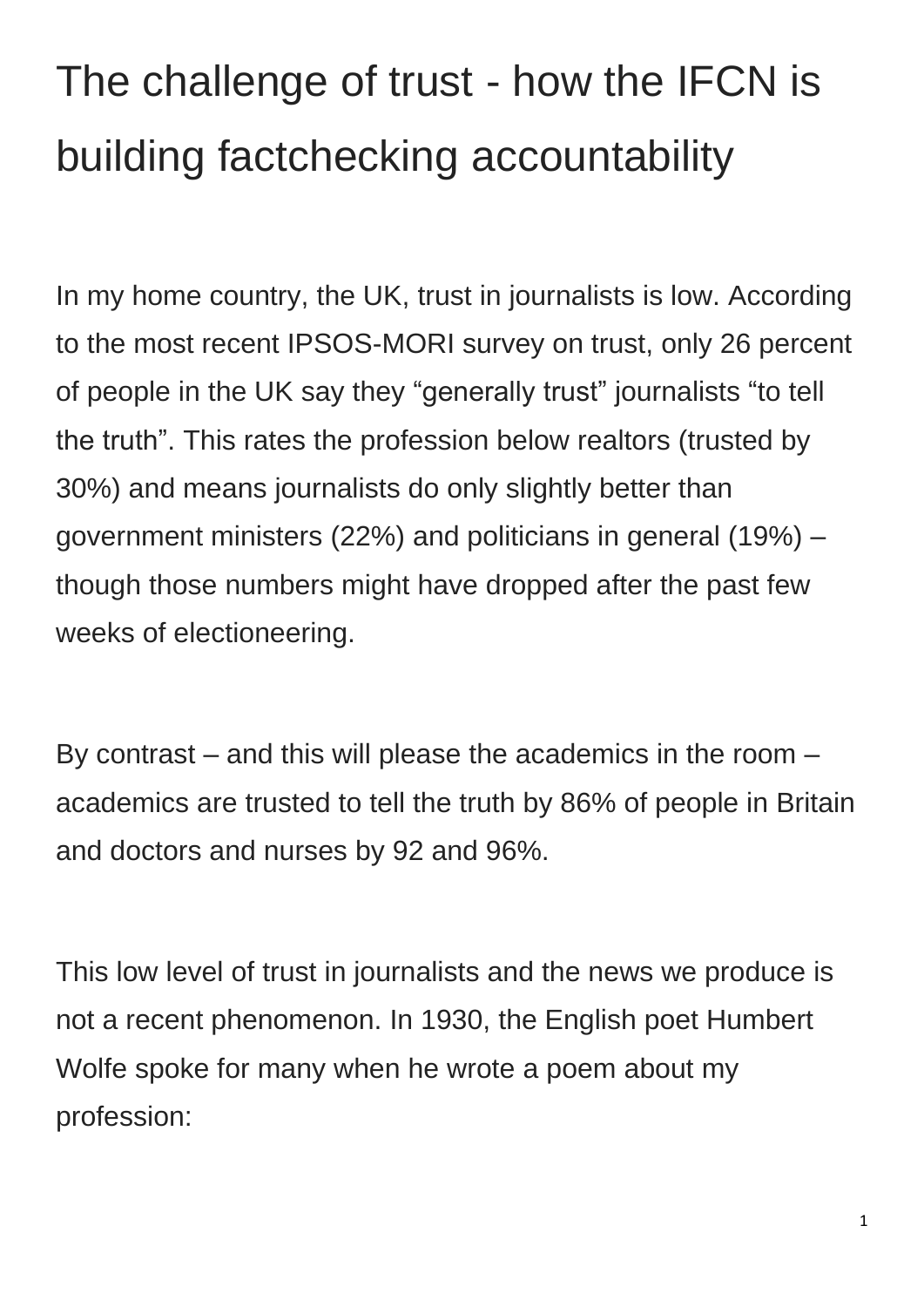"You cannot hope to bribe or twist, thank God! The British journalist.

But, seeing what the man will do, unbribed, there's no occasion to."

Across Asia, the issue of trust in media is, perhaps unsurprisingly given the huge variety of political and media contexts, a more complex one.

According to the Reuters Digital News Report 2019, trust in news is even lower in **South Korea**, for example, than in the UK, with "news overall" trusted by just 22% of people, and "news found on social media" trusted by just 15%. The level of trust is only slightly higher in **Taiwan**, where "news overall" is trusted by only 28% of the population, and "news found on social media" by 19%.

Is this a good or a bad thing? I'll just put that question there.

The low numbers for trust in news might not surprise everyone. Worldwide the decline of trust in the media is a common theme.

By contrast, what I find more interesting is the picture in some other countries. In the Edelman Index on Trust, **China** and **Indonesia** are reported to show the highest level of "trust in news" out of the 26 countries measured –76 and 72 on the Edelman Index respectively.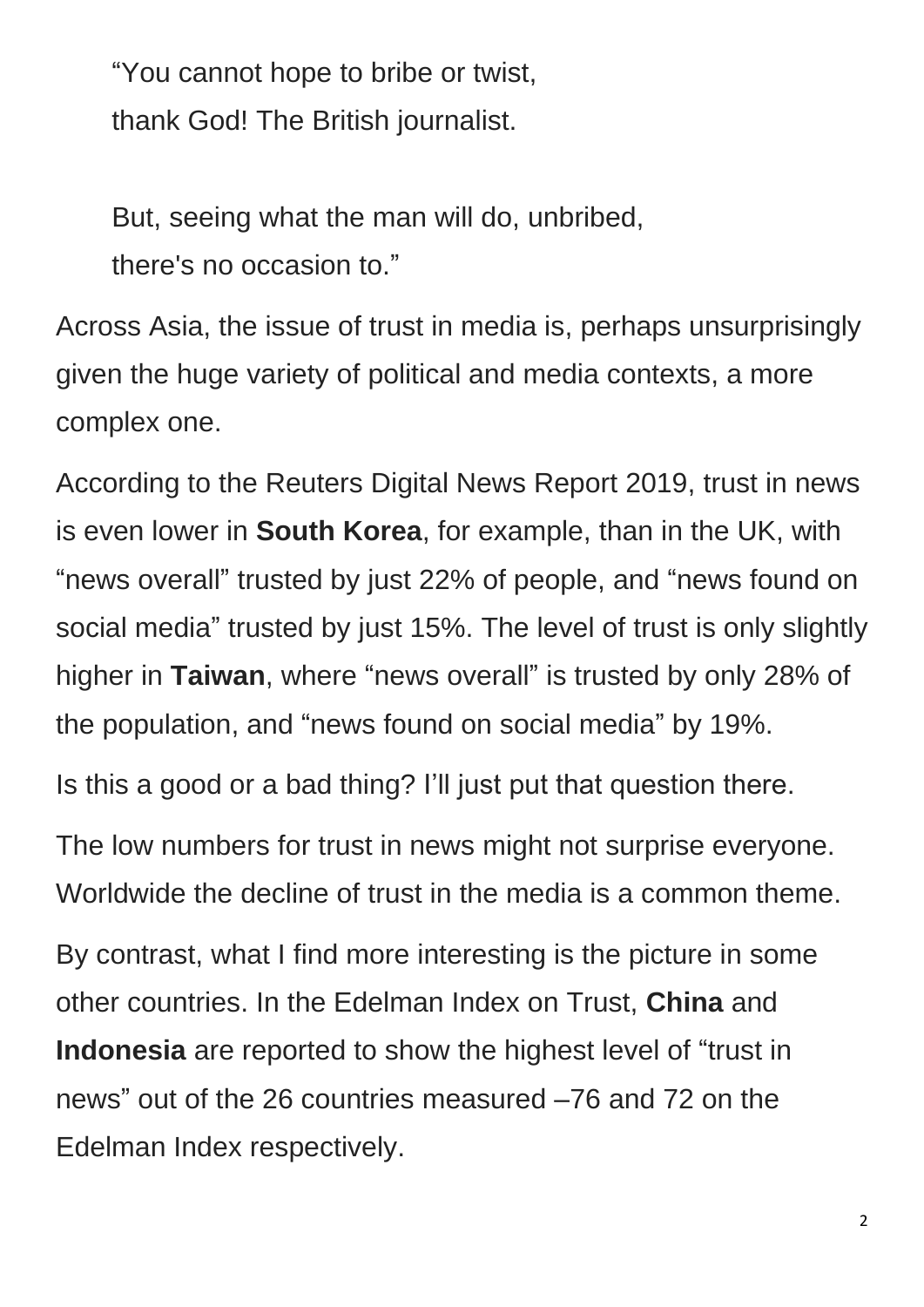As our colleague Masato Kajimoto, from Hong Kong University pointed out when I reached out to him recently **Cambodia**, **Vietnam, Thailand** and other countries with similarly limited levels of press freedom and tightly controlled narratives also show relatively high levels of trust in media.

But, and this is the point of my earlier question, what if these particular high levels of "trust" do not necessarily imply trustworthiness.

As Masato put it "trust in media and government *in general* is not necessarily a good indicator of the quality of news or information the public gets".

I would argue that high levels of trust in the news and government across the board, are an indicator of an unhealthy lack of scepticism, a lack of access to questioning narratives and trust based on the lack of scepticism is dangerous to the wellbeing of society. To be of any value, trust has to be earned.

\* \* \* \* \* \* \*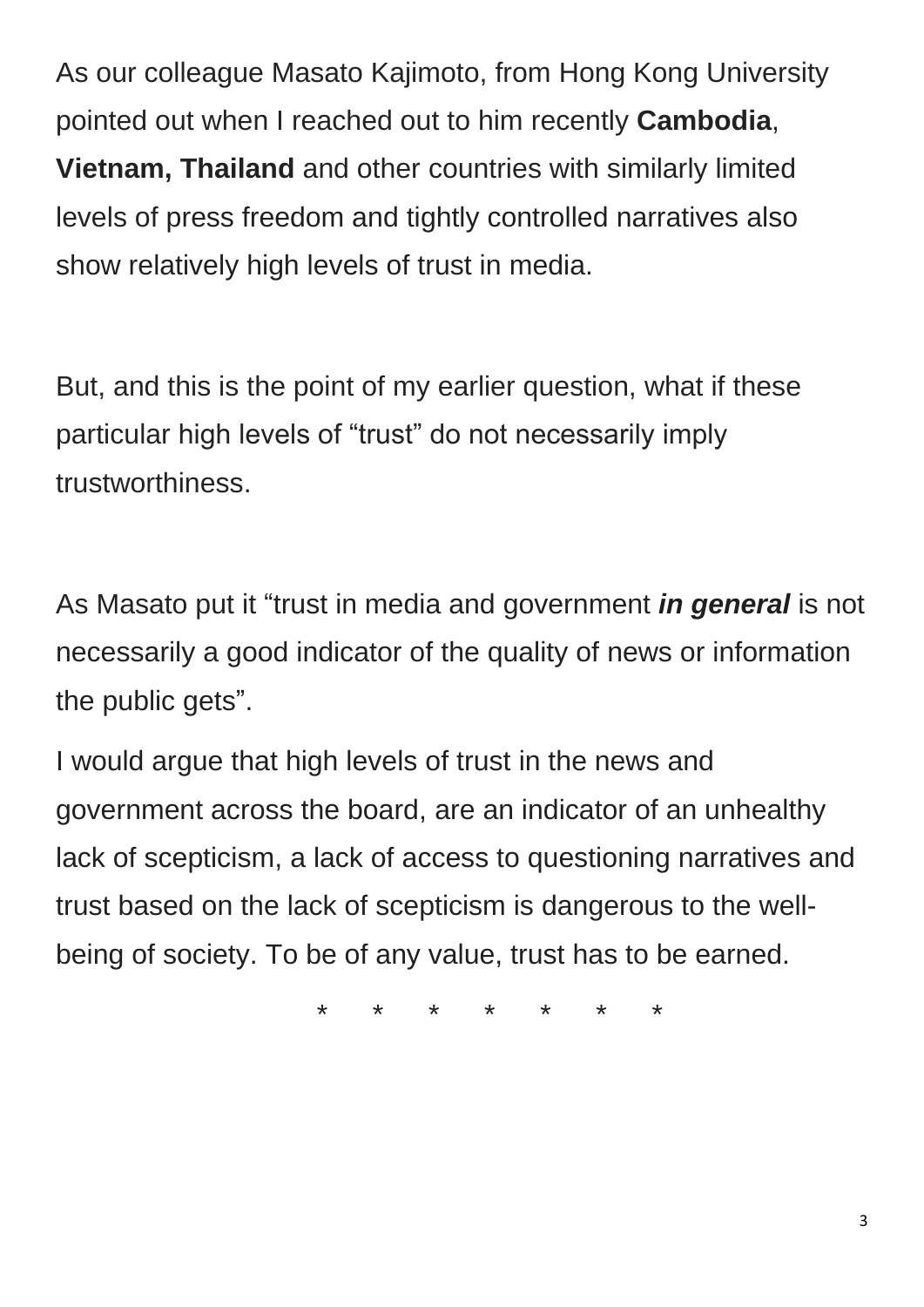A case in point of how this works for general benefit is that even in countries or markets with low levels of trust, often rightly, in news **in general**, certain media brands have high levels of trust and can use it to good effect. This is the case for example with TV news brands **JTBC** and **YTN** in South Korea, or **ABC** in Australia. Was this also reason that reporting about the **1MDB scandal** by some of the more trusted news brands in Malaysia, a country with low levels of trust in media in general, helped bring a change in government a couple of years ago?

If so, I think that would be quite encouraging, because it suggests the public in more open environments is more discerning than people think. And that trust is something that can earned, through trustworthy actions.

\* \* \* \* \* \* \*

**THE IFCN'S GOAL** is to support the organisations that are working to create - not the sort of blind trust that some would like us to have in government, media and other institutions – but rather a properly earned trust: trustworthiness.

Fact-checking organisations that subscribe to our code work to build trustworthiness by testing the claims that are made by public figures, institutions and the media, fairly, independently against the best publicly available evidence and publishing their results.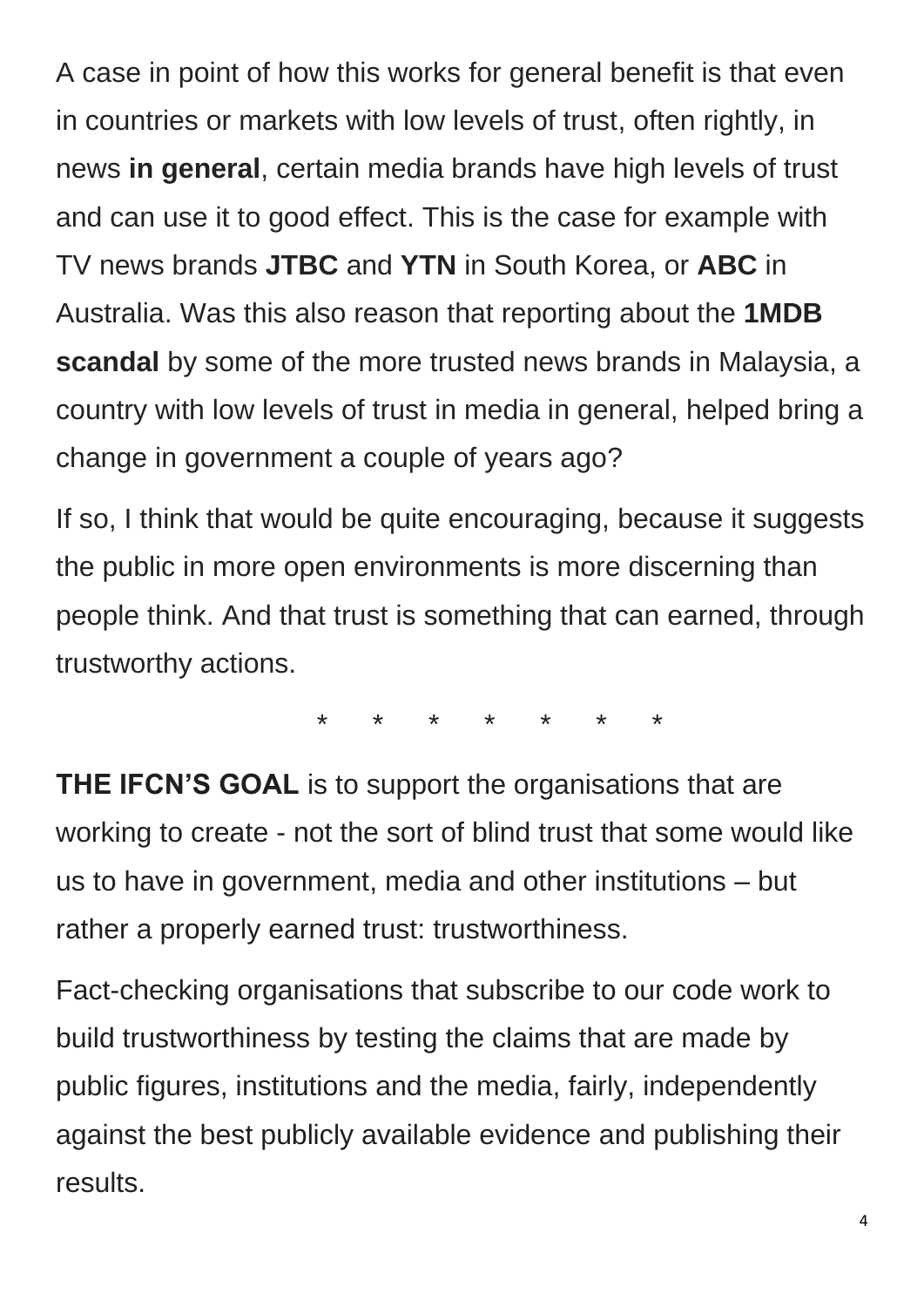When the first IFCN meeting took place in London in 2014 – just a few years ago – factchecking was in its infancy in most parts of the world. Only one of the fact-checking organisations that came to that first meeting was from Asia.

Since then fact-checking has grown across the region. Today the IFCN works with 21 factchecking organisations across Asia and Asian organisations account for more than one quarter of all IFCN code signatories: 10 in India, 5 in Indonesia, 2 in the Philippines, 2 in Australia and 1 each in Nepal and Taiwan. There is of course a lot further to go. Yes, there are 21 IFCN signatories in Asia but spread across just 6 countries. It is important that the number of countries with fact-checking organisations operating grows.

But while the growth in numbers matters, what really matters is that those organisations, fact-checking organisations who claim to uphold the principle of accountability for government, the media and public debate, can be trusted in themselves.

\* \* \* \* \* \* \* \* \*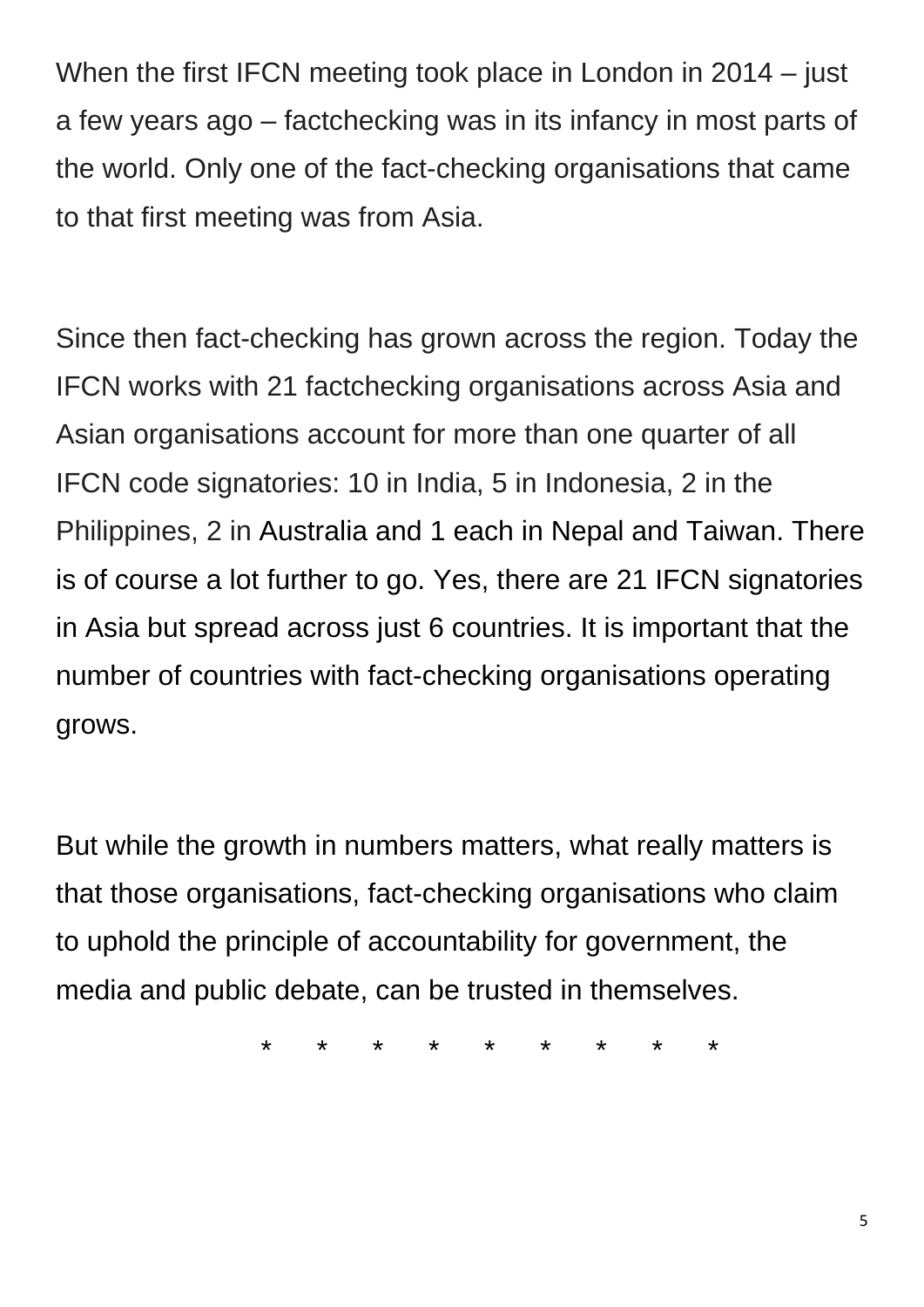This is why in September 2016, the IFCN introduced our **Code of Principles**, with three key goals in mind:

- 1. To ensure factcheckers' audiences and partners can see and understand how the organisations operate, and do not have to take who they say they are on trust. **Transparency!**
- 2. To ensure factchecks are done in such a way that users can replicate the factchecks for themselves – if they wish. **Verifiability!**
- 3. To thus assist the fact-checking organizations to earn trust; helping them to prove trustworthiness and distinguish them from other partisan actors claiming a role in fact-checking. **Trust!**

Coming from a country where the ruling party recently changed its press office Twitter account to "FactCheckUK" during a TV election debate – you will understand I hope why I believe this is important.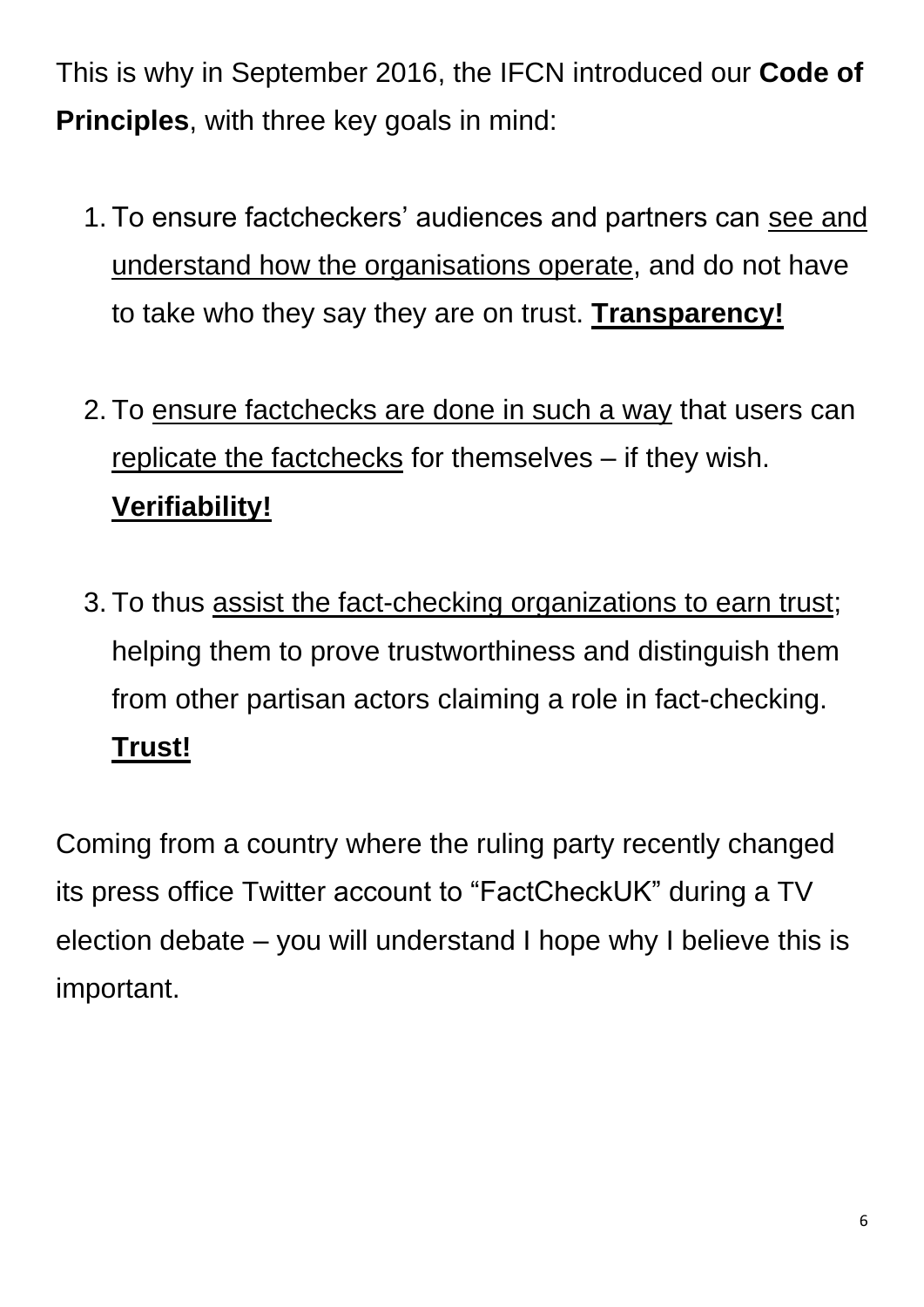**I think the first thing to say about the IFCN Code,** is quite what a **remarkable success** it has been, due in no small part to role of our friend Alexios. Launched on 15 September 2016, the Code was adopted on Day One by 35 signatories from 27 countries. Today, 81 organisations from more than 40 countries are verified as adhering to the Code, and it is rightly seen as a standard for fact-checking organisations on every continent – except Antarctica. For now at least.

In order to be found compliant with the five key principles of …

- Non-partisanship and fairness
- Transparency of sourcing
- Transparency of funding
- Transparency of methodology
- An honest and open corrections policy

… these 81 organisations have made, between them, many hundreds of changes – improvements – to their operating practices from enhancing transparency about their team, and methodology, to ensuring they use primary sources in reports.

But the new influence that fact-checking organisations have started to have in public debate since 2017 in particular, rightly requires greater accountability from the fact-checkers.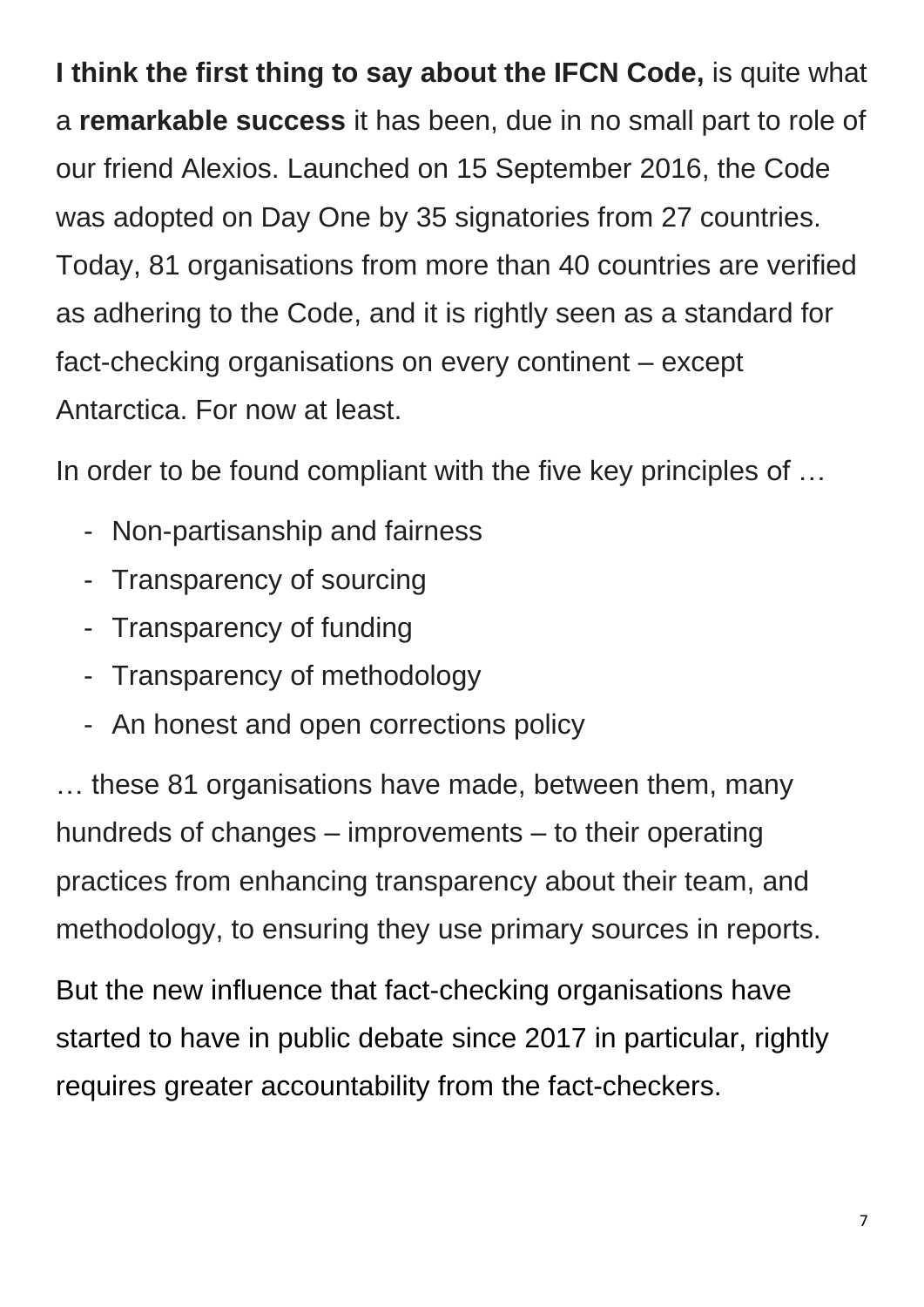It is, of course, a concern that if what we might call "bad actors" were ever to secure verified signatory status, they could use it to distort public debate in their country or countries debate. And that is something we have to ensure against.

Since July, the IFCN has run a series of surveys talking to our signatories, to some of the assessors who verify their compliance, to our media partners, partners at the platforms and others and identified a number of challenges.

These included:

- 1. The need for baseline standards for methodology and sourcing – not just transparency
- 2. The need for a better way to determine non-partisanship in complex and varied political and media environments
- 3. The need to close gaps in the verification system that bad actors could potentially exploit
- 4. And the problem of parent media companies and their factchecking units acting to different standards of accuracy

We have taken this all on board and last month put to a vote of signatories a raft of changes to the Code, and the criteria that are used to judge it, securing their overwhelming approval.

The result is that, in February/March next year, we will be bringing in a new, tightened up Code, to ensure that the public,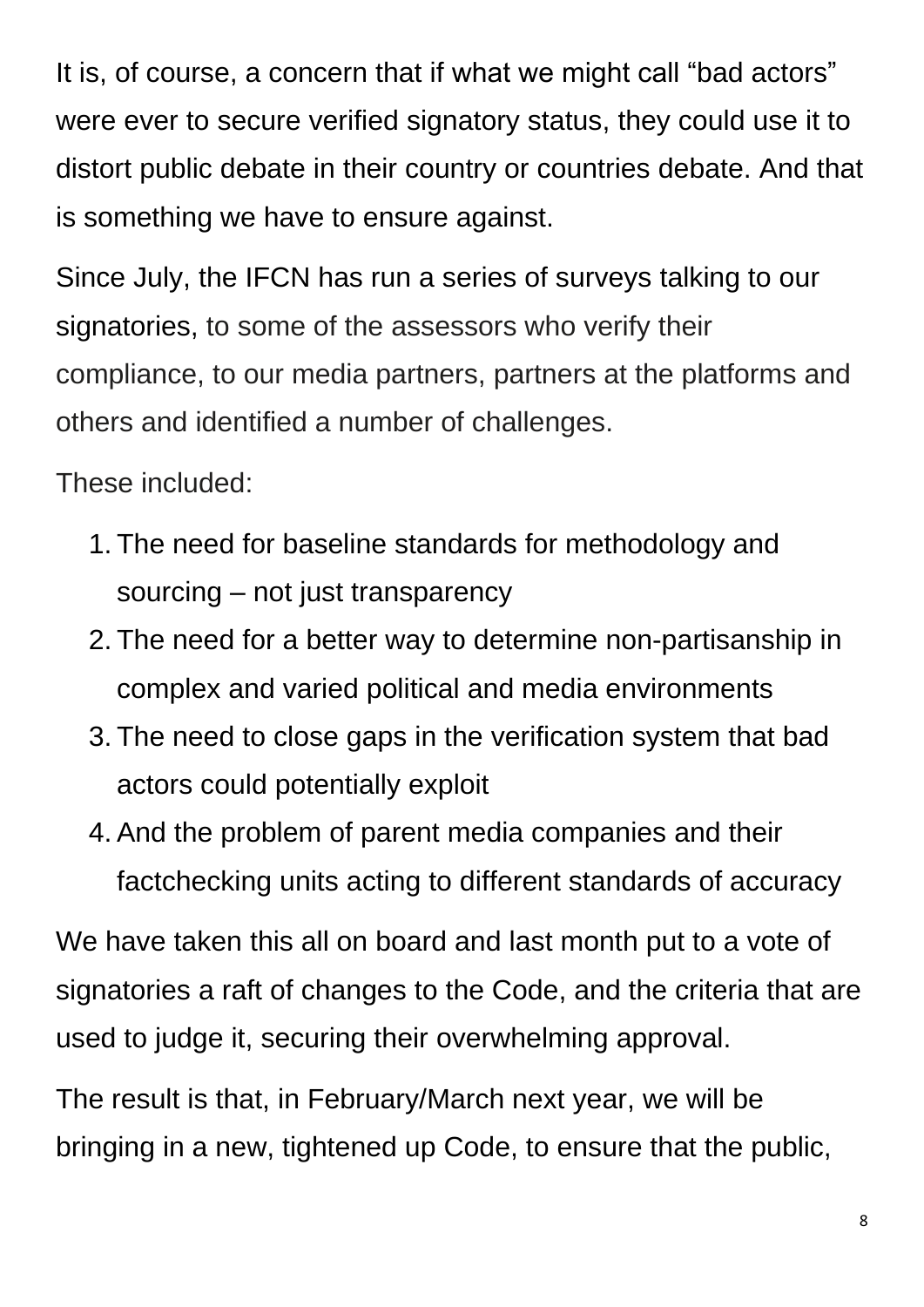politicians and platforms who follow and work with fact-checking organisations can know them to be worthy of a sceptic's trust.

\* \* \* \* \* \* \* \* \*

## **What will this new Code involve?**

- **First, new guidelines on eligibility to be a signatory.** We want the IFCN to be open to as many organisations as possible, particularly in countries where we currently have no signatories, but we need to know more about them & their motivation
	- $\circ$  A longer qualification period 6 months not 3.
	- o Focus on public interest topics & the purpose of their factchecking
	- o Open to public service, but not to state controlled media

- **Second, how signatories select the claims to check**. Balance is always an important concern but, in most countries, rival sides in politics, or indeed any form debate, do not often do us the convenience of making the same number of claims, or the same number of claims worthy of fact-checking as each other.

To factcheck precisely the same number of claims made by one side, as the other, when those sides put out different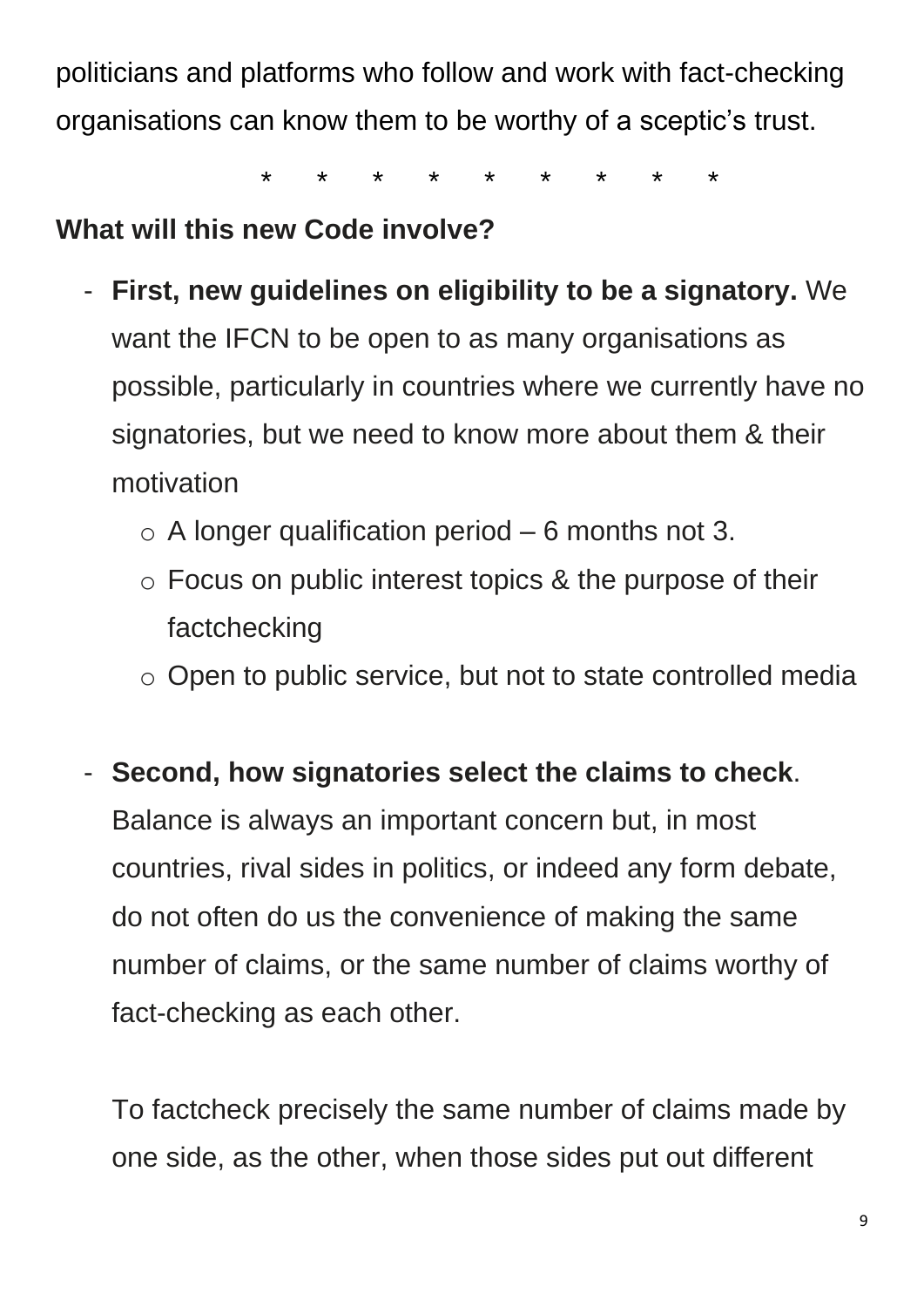numbers of fact-checkable claims would not only be a nonsense. It creates false balance and harms honest debate. So, we have agreed with signatories a commitment to not concentrating **unduly** on any one side by taking into consideration the reach and the importance or impact of the claims they select.

- **Third – baseline standards for sourcing and methodology;** setting out both the things we want to see and the red flags of poor standards. These requirements cover issues like reviewing the quality of sources used, using multiple sources for contested points of evidence, checking the methodology of sources uses, contacting those who made the claim where this is possible, and identifying the interests of sources they quote. It is important we guarantee not just honest but fair and good quality factchecking.
- **Fourth we will require that parent media companies that want their factchecking units to be signatories**, have and follow an honest and open corrections policy. Otherwise, we have the rather self-defeating situation in which the factchecking unit works to tackle bad information, but the parent company keeps putting it out.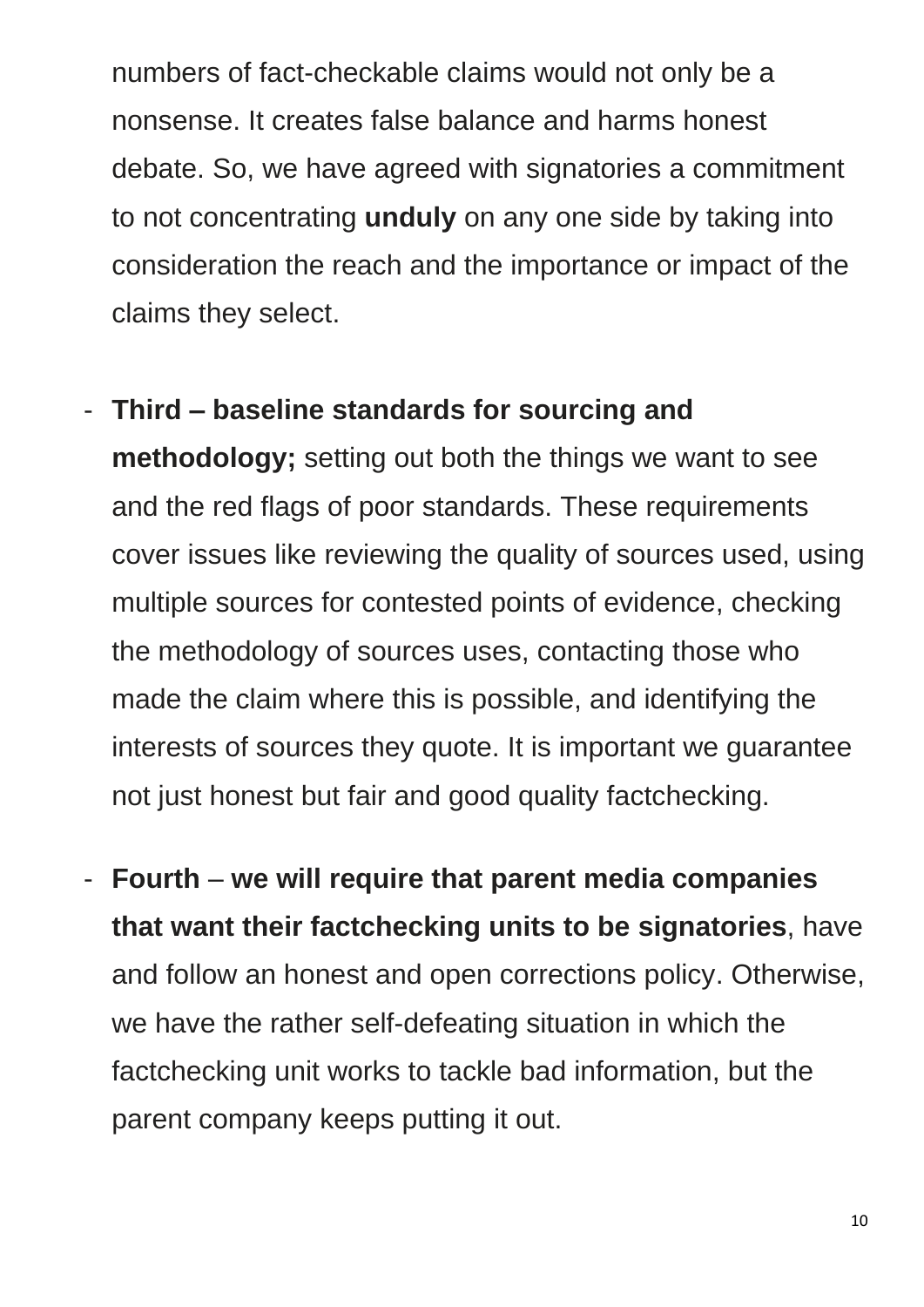## - **Fifth, to ensure the verification system itself is effective**,

- we will work with the assessors to make the verification more rigorous, testing content's adherence with these criteria not simply based on what is provided to them by the signatory but through a randomised sampling of factchecks produced.

And lastly, we want to enable the readers or listeners themselves to be more involved in checking the factcheckers. More than 60% of IFCN signatories work in a language other than English and this means that, often, readers and listeners cannot easily understand the assessments made by the IFCN. To make that easier, we are going to be encouraging organisations to publish on their site a summary of their IFCN assessment that will be written by the assessor in the language the website uses. And the IFCN itself will be starting an annual report on how the Code is implemented and the standards IFCN signatories are meeting.

\* \* \* \* \* \* \* \* \*